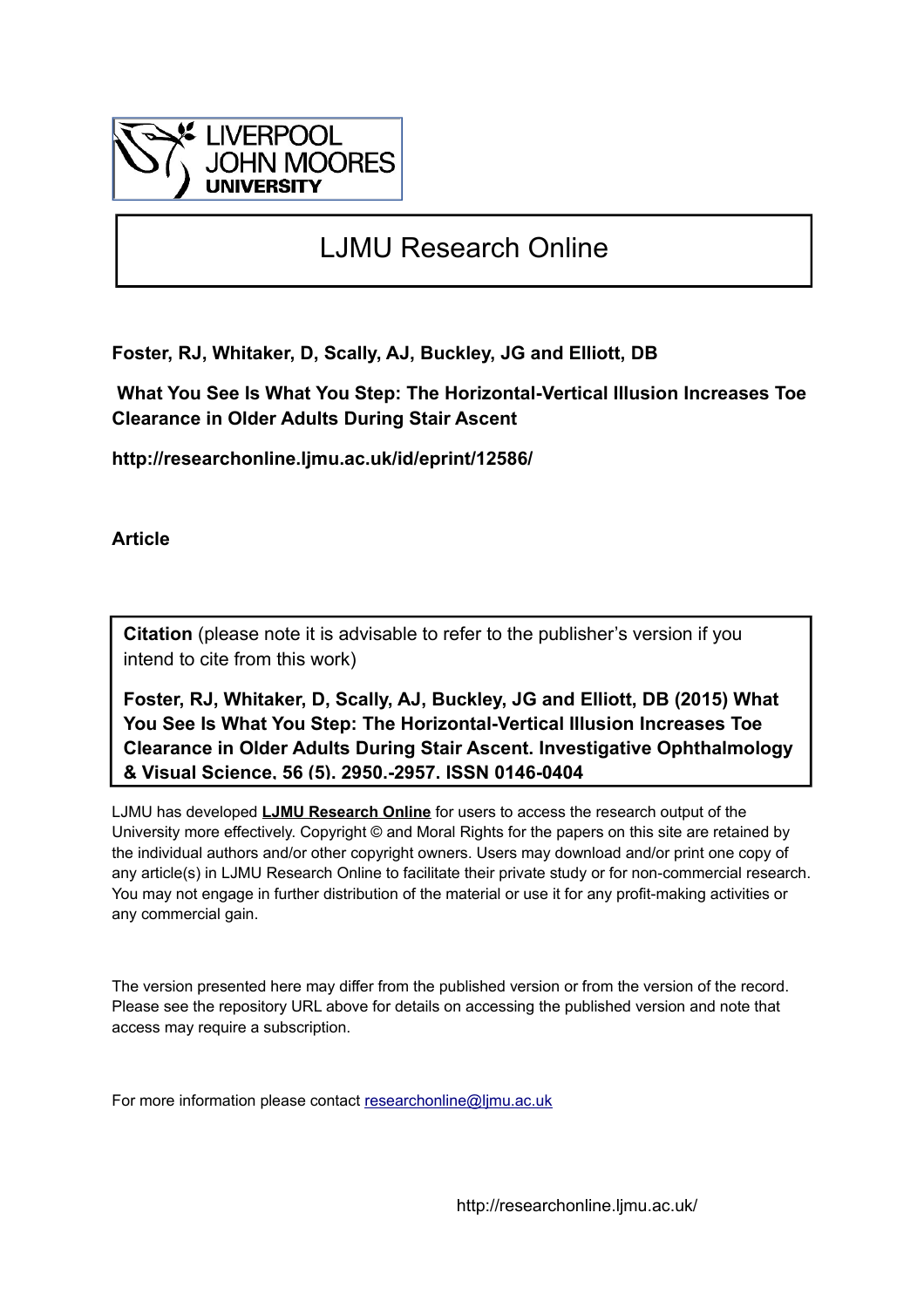# What You See Is What You Step: The Horizontal–Vertical Illusion Increases Toe Clearance in Older Adults During Stair Ascent

Richard J. Foster,<sup>1</sup> David Whitaker,<sup>1</sup> Andrew J. Scally,<sup>2</sup> John G. Buckley,<sup>3</sup> and David B. Elliott<sup>1</sup>

1Bradford School of Optometry and Vision Science, University of Bradford, Bradford, United Kingdom

2Faculty of Health Studies, University of Bradford, Bradford, United Kingdom

3Division of Medical Engineering, School of Engineering, University of Bradford, Bradford, United Kingdom

Correspondence: David B. Elliott, Bradford School of Optometry and Vision Science, University of Bradford, Bradford, UK; D.Elliott1@bradford.ac.uk.

Submitted: November 7, 2014 Accepted: March 28, 2015

Citation: Foster RJ, Whitaker D, Scally AJ, Buckley JG, Elliott DB. What you see is what you step: the horizontal– vertical illusion increases toe clearance in older adults during stair ascent. Invest Ophthalmol Vis Sci. 2015;56:2950–2957. DOI:10.1167/ iovs.14-16018

PURPOSE. Falls on stairs are a significant cause of morbidity and mortality in elderly people. A simple safety strategy to avoid tripping on stairs is increasing foot clearance. We determined whether a horizontal–vertical illusion superimposed onto stairs to create an illusory perceived increase in stair-riser height would increase stair ascent foot clearance in older participants.

METHODS. Preliminary experiments determined the optimum parameters for the horizontal– vertical illusion. Fourteen older adults (mean age  $\pm$  1 SD, 68.5  $\pm$  7.4 years) ascended a threestep staircase with the optimized version of the horizontal–vertical illusion (spatial frequency: 12 cycles per stair riser) positioned either on the bottom or top stair only, or on the bottom and top stair simultaneously. These were compared to a control condition, which had a plain stair riser with edge highlighters positioned flush with each stair-tread edge. Foot clearance and measures of postural stability were compared across conditions.

RESULTS. The optimized illusion on the bottom and top stair led to a significant increase in foot clearance over the respective stair edge, compared to the control condition. There were no significant decreases in postural stability.

CONCLUSIONS. An optimized horizontal–vertical visual illusion led to significant increases in foot clearance in older adults when ascending a staircase, but the effects did not destabilize their postural stability. Inclusion of the horizontal–vertical illusion on raised surfaces (e.g., curbs) or the bottom and top stairs of staircases could improve stair ascent safety in older adults.

Keywords: falls, stair safety, horizontal–vertical illusion, stair ascent, tread-edge highlighter

Falls when walking over surface level changes or stairs are a major cause of morbidity and mortality in elderly people.<sup>1-3</sup> Vision has been shown to be very important for safe negotiation of surface level changes and stairs, $1,2,4$  with visual impairment making it difficult to determine the exact position of tread edges.5–8 Previous studies have shown that increasing foot clearance is a common compensatory strategy that may reduce the risk of falling when stepping onto a raised surface or over an obstacle for participants with (real and/or simulated) impaired vision,  $5,7,9$  reduced visual field,  $10,11$  reduced illumination,<sup>12</sup> under dual-task conditions,<sup>13</sup> or when descending a raised surface/staircase under conditions of reduced vision. $6,14$ 

The present study determined whether increased foot clearance could be induced by changing the appearance, rather than the physical height, of a raised surface and/or stairs of a staircase. In a pilot study conducted on 21 young adults (mean age,  $28.2 \pm 8$  years) we have found that superimposing highcontrast (black and white) vertical and horizontal sine-wave gratings onto the stair riser and stair tread, respectively, of a wooden block leads to an increase in perceived height of the block, resulting in an increase in foot elevation and foot clearance over the block edge in young participants.<sup>15</sup> This arrangement of gratings creates a bespoke version of the horizontal–vertical (HV) illusion (the simplest version of the illusion is a letter ''T'' with horizontal and vertical limbs of the

Copyright 2015 The Association for Research in Vision and Ophthalmology, Inc. www.iovs.org | ISSN: 1552-5783 2950

same length; Fig. 1); the vertical limb will be perceived as 15% to 20% longer.<sup>16</sup> However, the study reports a relatively small increase in foot clearance of 0.5 cm, which may have been due to the rather complex HV illusion used.<sup>15</sup>

To determine the potential efficacy of using the HV illusion on public raised walkways and staircases, the present study focused on determining the optimum parameters for increasing foot clearance in older adults when ascending a raised surface or three-step staircase, without compromising their balance. The aims of the present study were (1) to determine the optimum spatial frequency of a simple square-wave grating version of the HV illusion for increasing toe clearance when walking onto a raised surface (comparable to a curb; experiment 1); (2) to determine whether the optimized HV illusion should be placed on the bottom, top, or both bottom and top stair of a three-step staircase (experiment 2); and (3) to determine whether any increased foot clearance due to the HV illusion caused postural instability (perhaps by the potential mismatch between the height of the stair riser suggested by the visual system versus the actual height of the stair riser indicated by the somatosensory system when the leading foot lands on the stair tread; experiment 2). These experiments were carried out on older adults (60 years and above) to establish whether the HV illusion could improve safety in this age group when ascending raised surfaces/staircases.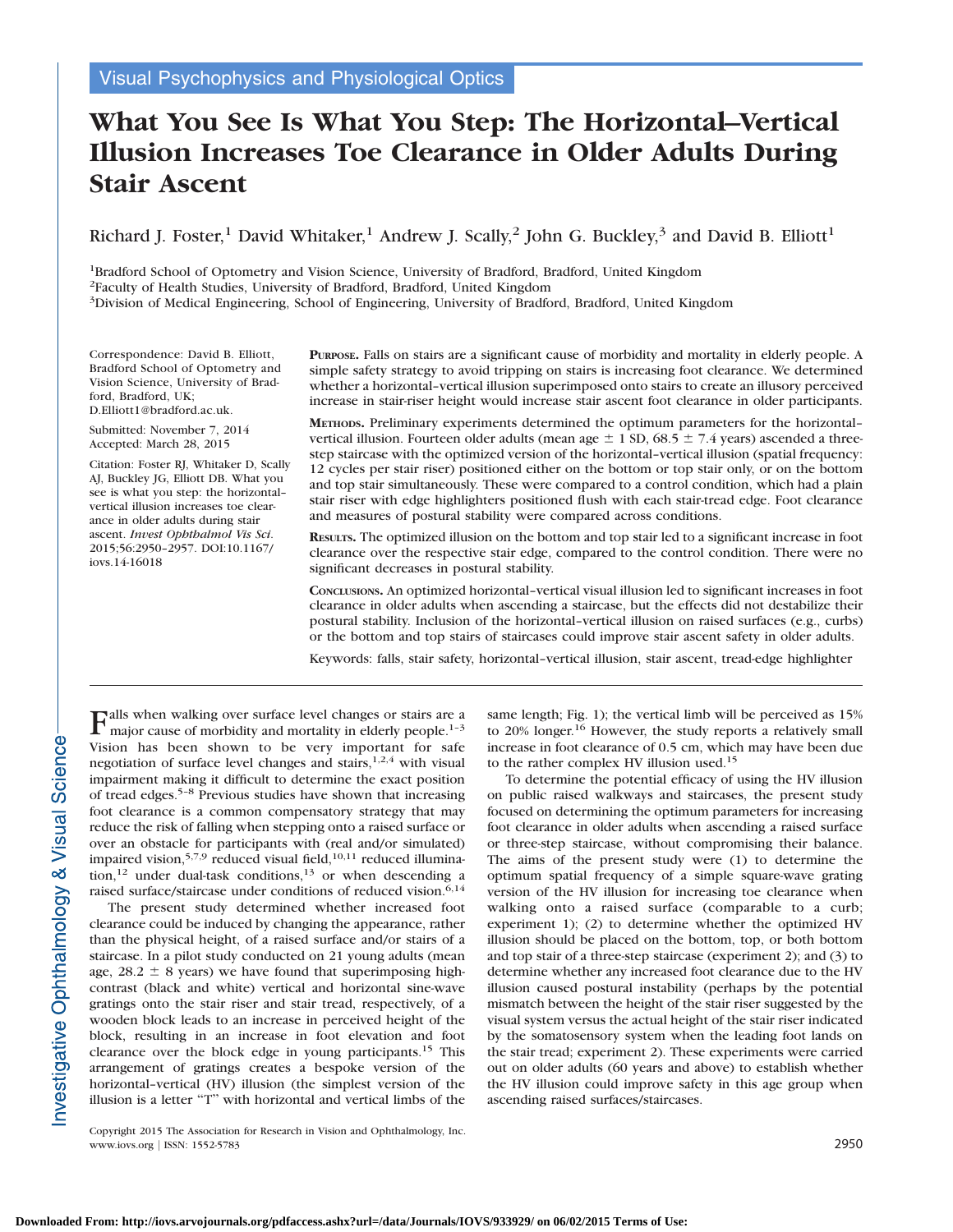

FIGURE 1. An example of the simplest version of the HV illusion. Note that both the horizontal and vertical lines that make the letter ''T'' are identical in length, yet the vertical line appears longer.

# **METHODS**

## Participants

Group average  $(\pm 1 \text{ SD})$  characteristics of the older adults participating in each experiment are provided in Table 1. Participants were excluded from taking part if they had any neurologic, musculoskeletal, cardiovascular, or vestibular disorders; any significant vision impairments; or a previous history of falling. All participants had a binocular visual acuity better than 0.10 logMAR (Snellen 20/25). The tenets of the Declaration of Helsinki were observed, both experiments received institutional ethical approval, and all participants provided informed written consent before taking part in the experiments.

# Stair Design and Apparatus

Experiment 1. Participants ascended a custom-built raised surface, which was 1 m wide, 16.5 cm high, and consisted of a raised surface measuring 2 m in length. The raised surface represented a surface level change typically encountered during activities of daily living, such as ascending a curb or public transport, and was painted a uniform gray color. Crash mats were placed on both the left and right sides of the raised surface in case of a trip or fall, though no trips or falls occurred during the experiment.

Experiment 2. Participants ascended a three-step staircase (henceforth referred to as ''stair ascent''), custom built for stair negotiation research within the gait laboratory environment,<sup>8</sup> which was painted a uniform gray color. A handrail was positioned on the left side of the staircase (as viewed during ascent), and crash mats were placed on the right side in case of a trip or fall. No trips or falls occurred during the experiment and none of the participants used the handrail at any time during the trials.

Preliminary Psychophysical Assessments. Given that our previous study (Elliott et al.<sup>15</sup>), along with previous walking and stepping studies,<sup>17,18</sup> have provided evidence of an association between perception and action, a number of psychophysical assessments (see Supplementary Material) were completed, which aimed to determine the following: (1) the optimum spatial frequency of black and white squarewave gratings on the stair riser, and (2) the optimum location and thickness of a high-contrast horizontal black strip positioned on the stair-tread in combination with the black

| <b>TABLE 1.</b> Group Average Characteristics of Participants Taking Part in |  |
|------------------------------------------------------------------------------|--|
| Each Experiment (Mean $\pm$ 1 SD)                                            |  |

|                              | <b>Experiment 1</b> | <b>Experiment 2</b> |
|------------------------------|---------------------|---------------------|
| No. of participants          | 11 (3 female)       | $14(9$ female)      |
| Age, y                       | $69.8 \pm 7.3$      | $68.5 \pm 7.4$      |
| Height, m                    | $1.73 \pm 0.1$      | $1.66 \pm 0.09$     |
| Mass, kg                     | $81.3 \pm 17.4$     | $68.8 \pm 14.3$     |
| Binocular VA, logMAR         | $-0.07 \pm 0.08$    | $-0.08 \pm 0.07$    |
| Contrast sensitivity, log CS | $1.85 \pm 0.14$     | $1.84 \pm 0.13$     |

Eight of the participants from experiment 1 also took part in experiment 2, and there was at least a 3-month period between measurements. CS, contrast sensitivity; VA, visual acuity.

and white square-wave gratings on the stair riser. The results of the assessments were used to set the parameters of the HV illusion to be superimposed onto the raised surface in experiment 1 and stair risers in experiment 2. Schematic representations of a three-step staircase were presented on a Macintosh Cinema Display (Apple, Inc., Cupertino, CA, USA), and standard psychophysical forced-choice methods allowed us to evaluate the perceived height of the bottom stair riser for a variety of parameters for the horizontal–vertical illusions used subsequently. All observers in "assessment A" displayed significant overestimations of the true height of the stair riser for the five differing square-wave spatial frequency versions (4, 8, 12, 16, and 20 cycles per stair riser) of the black and white grating, and the magnitude of the overestimation increased with increasing spatial frequency for all but one observer. ''Assessment B'' demonstrated that observers overestimated stair-riser height by up to 20% when a high-contrast horizontal black strip was placed flush with the stair-tread edge to complete the HV illusion, in comparison to having no black strip present or present but placed away (gap equivalent to strip thickness) from the stair-tread edge.

## Gait Assessments

Experiment 1: Negotiation of Raised Surface. Five visual illusion conditions were superimposed on the riser of a raised surface (Figs. 2a–e): (1) no illusion on the raised surface riser (RS-riser) and no tread-edge highlighter (plain, Fig. 2a); (2) a 5.5-cm-wide high-contrast black strip placed flush with the leading edge of the tread (abutting, Fig. 2b)<sup>8</sup>; the edge highlighter was also present for the following conditions, which all had a vertical black and white square-wave gratings placed on the RS-riser, with a spatial frequency of (3) 4 cycles per RS-riser (SF4, Fig. 2c); (4) 12 cycles per RS-riser (SF12, Fig. 2d); or (5) 20 cycles per RS-riser (SF20, Fig. 2e). This range of spatial frequencies was used given that the initial psychophysical assessment had determined that all spatial frequencies resulted in a perceived increase in stair-riser height (see Supplementary Material; assessment A). Note that the 5.5-cm-wide high-contrast black strip placed flush with the leading edge of the tread (see Supplementary Material; assessment B) was necessary (in conditions 3–5) to complete the HV illusion.

Experiment 2: Stair Ascent. Participants completed repeated trials ascending the stairs with an optimized version of the HV illusion, determined in experiment 1 to be vertical black and white stripes with a spatial frequency of 12 cycles per stair riser, and accompanied by a 5.5-cm-wide high-contrast black strip placed flush with the leading edge of the tread. This was used in three separate arrangements (Fig. 3): (1) HV illusion on the bottom stair only (Fig. 3c); (2) HV illusion on the top stair only (Fig. 3d); and (3) HV illusion placed on both the bottom and top stair simultaneously (Fig. 3b). A higher incidence of falls on stairs occur on the bottom stair during the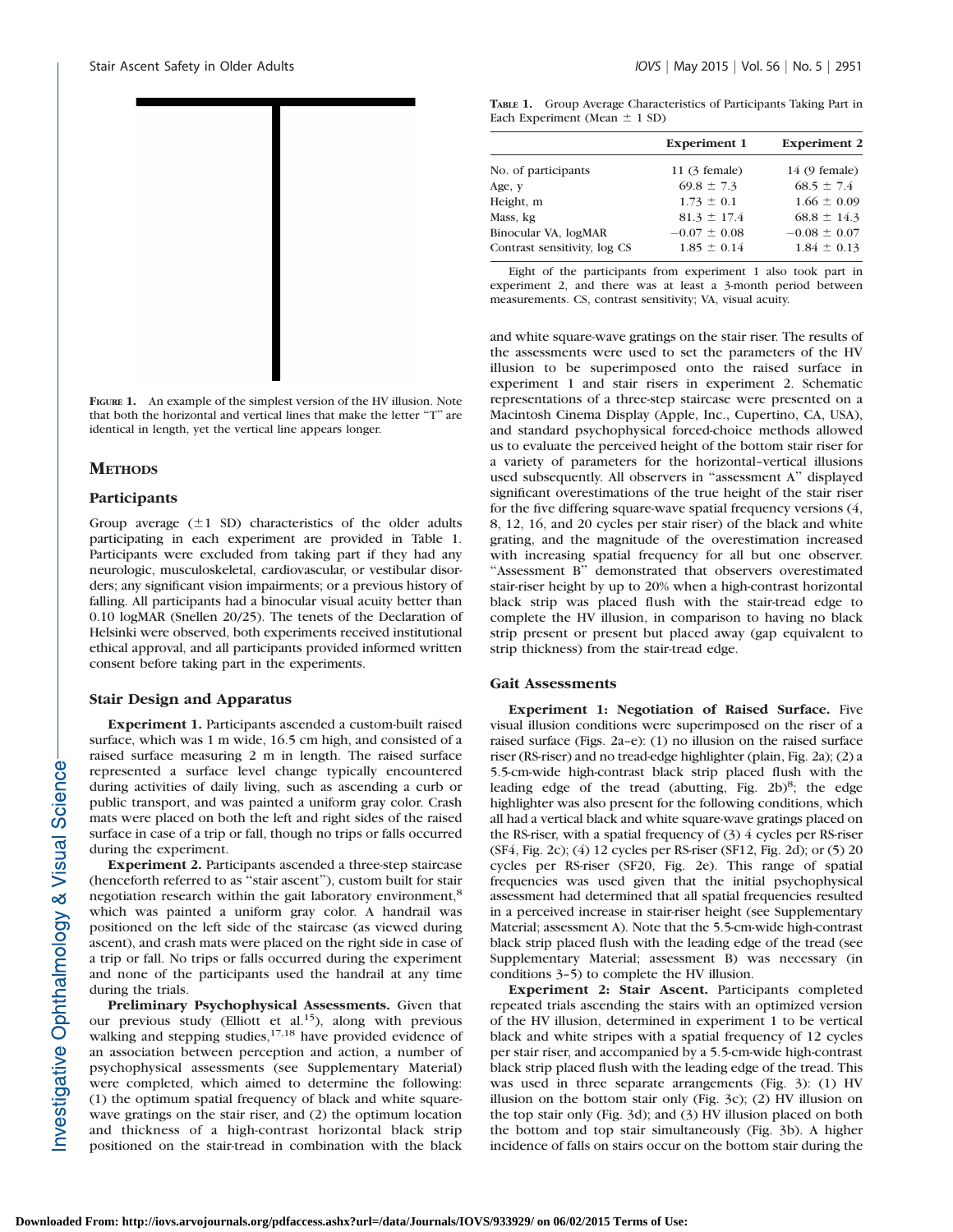

FIGURE 2. The RS-riser conditions presented during experiment 1. The HV illusions were compared to a plain RS-riser (a) and a plain RS-riser with a 5.5-cm-wide high-contrast black strip placed flush with the leading tread edge ([b], abutting). The three sets of gratings placed on the RS-riser as part of the HV illusion had a spatial frequency of 4 (c), 12 (d), or 20 (e) cycles per RS-riser. They were all accompanied by a 5.5-cm, horizontal, highcontrast, black strip along the tread edge that completed the HV illusion.

transition from overground walking to stair negotiation, or on the top stair during the transition from stair negotiation to overground walking.1,2 Thus, placing the illusions on the bottom only, top only, and bottom and top together provided evidence of whether the HV illusions lead to changes in gait before or after the illusion. Owing to a greater dependency on somatosensory feedback and less reliance on vision during midstair negotiation, $19,20$  the HV illusion was not placed on the middle stair. A fourth arrangement (control condition) had the vertical stripes of the HV illusion removed from all stair risers, leaving only the 5.5-cm-wide high-contrast black strip placed flush with the leading edge of the tread for each stair. Such tread-edge highlighters are commonly used to aid stair descent safety<sup>8</sup> (Fig. 3a).

# Protocol

In experiment 1 (negotiation of raised surface) and experiment 2 (stair ascent) participants completed three repetitions of each condition. All stair condition repetitions in each experiment were presented in a random order. Starting from a standing position approximately two-and-a-half walking steps away from the leading edge of the raised surface or bottom stair of the staircase, participants walked up to and ascended the raised surface or staircase by using a ''step-over-step'' gait (i.e., alternative lead limb on each stair) and were instructed to come to a halt at the top of the raised surface or staircase. Participants led with the same self-selected lead limb to begin each trial and were instructed to use their vision to help ascend the raised surface or staircase. Several strategies were used to counter participants using somatosensory feedback regarding raised surface/stair-riser height and tread-edge position that can be gained when completing the repetitive trials that are needed to allow comparison of conditions in experiments. The strategies involved (1) varying start position for each trial by  $\pm 5$  cm (in randomized order)<sup>8,20</sup>; (2) implementing ''dummy trials'' after every third trial, in which the raised surface riser height or stair-riser height (bottom or middle riser) was altered by  $+1$  cm<sup>8,20,21</sup> (data were not collected during dummy trials); and (3) ensuring participants descended the staircase to return to the ground from the top landing, using custom-built ''stepping stones''<sup>8</sup> positioned to the right of the staircase, the height of which varied between trials. Participants were informed throughout the protocol that the height and appearance of the raised surface/staircase would vary between some trials.

A 10-camera motion capture system (Vicon MX; Oxford Metrics, Oxford, UK) was used to capture whole-body kinematic data at 100 Hz. Participants wore sensible/comfortable flat shoes and clothing, and used their habitual vision correction throughout each experiment. Reflective markers (1.4-cm diameter) were placed directly onto the skin, clothing, or shoes in accordance with the lower body and thorax segments, which are defined in Vicon's ''plug-in-gait'' full-body marker set.22 Additional markers were placed on each leg at the greater trochanter, second metatarsal head and distal phalange of the second toe, and a cluster of four markers were placed on the sacrum. A digitizing wand (C-Motion, Germantown, MD, USA) determined virtual landmarks at the anterior–inferior point of each shoe (shoe tip), and the tread edge of the raised surface (experiment 1) or bottom, middle, and top stair-tread edge (experiment 2).

## Data Analysis

Marker trajectories were labeled and gap filled within Vicon Nexus (Oxford Metrics) and the resultant C3D files were uploaded to Visual 3D (C-Motion) for further analysis. Marker trajectories were smoothed with a two-pole 6-Hz Butterworth low-pass digital filter using two passes. Existing kinematic event detection algorithms for stair ascent were used to determine instants of touch-down and foot-off during ascent of the raised surface or staircase.<sup>23</sup>

The following dependent variables were then determined in Visual 3D (Fig. 4):

Penultimate foot placement: The horizontal distance between the shoe tip and edge of the raised surface (experiment 1; Fig. 4a)/bottom stair (experiment 2; Fig. 4b) for the penultimate foot placement before the raised surface edge or edge of the bottom riser of the staircase,



FIGURE 3. The four staircase appearances presented to participants in experiment 2: (a) a 5.5-cm-wide high-contrast black strip was placed flush with the leading edge of each tread (control condition), (b) an optimized version of the HV illusion was placed on the bottom and top stair simultaneously, (c) on the bottom stair only, or (d) on the top stair only.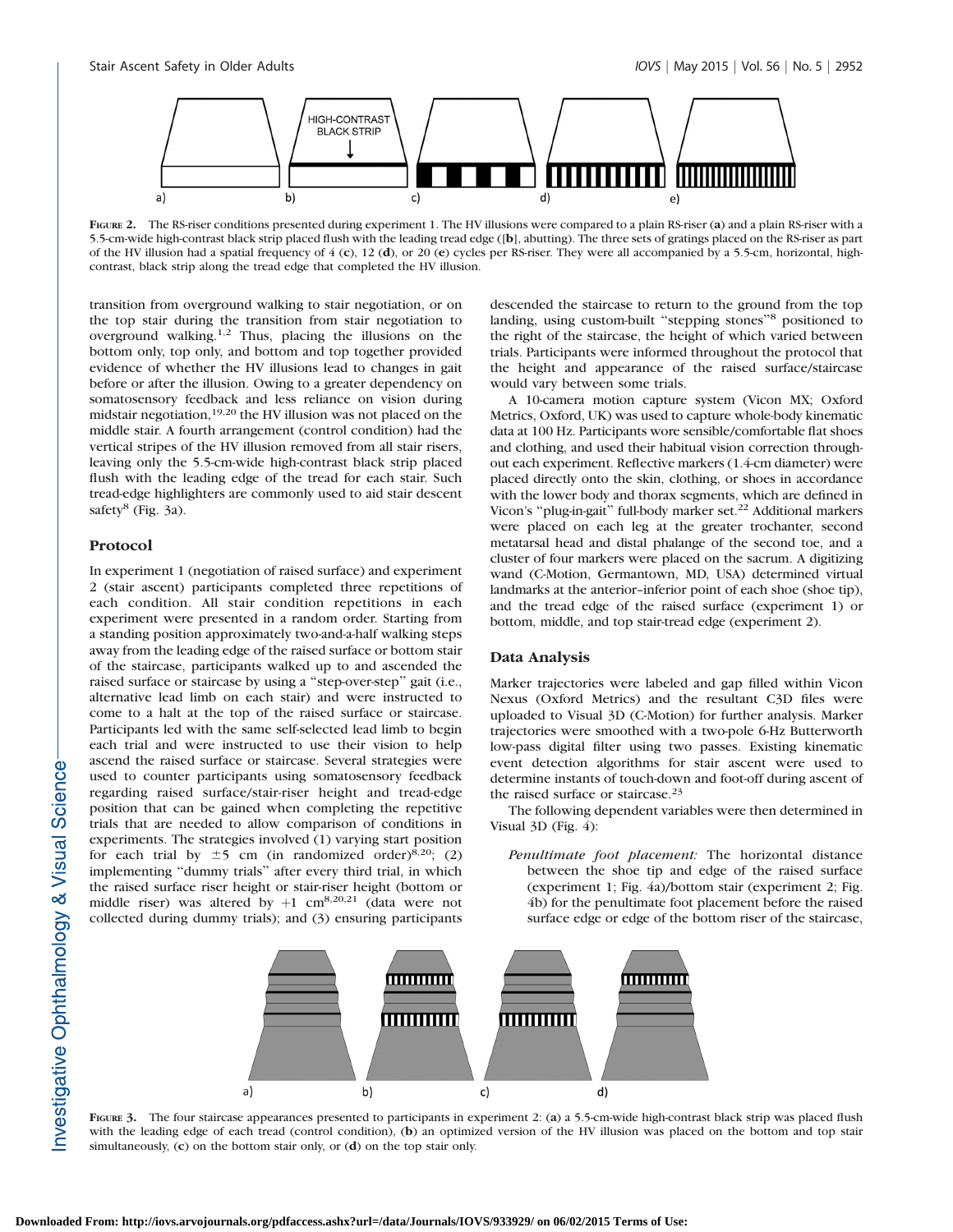

FIGURE 4. Schematic illustrating how foot placement and clearance parameters were determined during (a) negotiation of raised surface (parameters a–c) and (b) stair ascent (parameters a–c).

and determined when the foot was motionless on the ground.

- Final foot placement: The horizontal distance between the shoe tip and edge of the raised surface/bottom stair for the final foot placement before the raised surface edge or edge of the bottom riser of the staircase, and determined when the foot was motionless on the ground (Figs. 4a, 4b).
- Vertical toe clearance: The vertical distance between the leading-limb shoe tip and edge of the raised surface or bottom, middle, and top stair as the limb passed over (swing phase) the edge of the raised surface or each stair edge of the staircase (Figs. 4a, 4b).

The following variables were chosen to determine whether any changes in gait due to the HV illusion led to increases in instability during stair ascent<sup>19,24</sup>:

Single-limb support duration: From the instant of leadinglimb foot-off up to touch-down. That is, the duration of the leading-limb foot swing phase before touch-down on each stair.<sup>23</sup>

- Ascent duration: From the instant of leading-limb foot-off from the ground to the instant of leading-limb touchdown on the stair landing.<sup>23</sup>
- Mediolateral foot and trunk variability: The amount of variation (determined as 1 SD) in mediolateral displacement of the foot or trunk during leading-limb foot swing phase before touch-down on each stair.
- Foot and trunk path-length: The cumulative mediolateral displacement of the foot or trunk during leading-limb foot swing phase before touch-down on each stair.

# Statistical Analysis

Data from experiment 1 were analyzed by using two-way repeated-measures analysis of variance (ANOVA, Statsoft; Statistica, Tulsa, OK, USA) with illusion condition/configuration (plain, abutting, SF4, SF12, SF20) and repetition (repetition 1, 2, 3) as repeated factors. Post hoc analyses were carried out with Tukey's honest significant difference (HSD) test and the level of significance was set at  $P < 0.05$ . There were no

TABLE 2. Foot Placement and Clearance During Negotiation of Raised Surface: Effects of Manipulating the Spatial Frequency of the Horizontal-Vertical Illusion (Experiment 1)

|                                                                                          | Mean $\pm$ 1 SD                                    |                                                    |                                                      |                                                      |                                                      |
|------------------------------------------------------------------------------------------|----------------------------------------------------|----------------------------------------------------|------------------------------------------------------|------------------------------------------------------|------------------------------------------------------|
|                                                                                          | Plain                                              | Abutting                                           | <b>Spatial Frequency 4</b>                           | <b>Spatial Frequency 12</b>                          | <b>Spatial Frequency 20</b>                          |
| Penultimate foot placement, cm<br>Final foot placement, cm<br>Vertical toe clearance, cm | $81.4 \pm 15.1$<br>$24.2 \pm 6.1$<br>$6.9 \pm 2.0$ | $82.8 \pm 14.7$<br>$24.9 \pm 6.8$<br>$7.1 \pm 2.0$ | $81.8 \pm 13.1$<br>$24.5 \pm 5.5$<br>$8.5 \pm 2.5^*$ | $82.0 \pm 14.3$<br>$24.4 \pm 5.9$<br>$8.5 \pm 1.9^*$ | $84.4 \pm 16.0$<br>$25.8 \pm 7.1$<br>$8.9 \pm 2.4^*$ |

\* Denotes a significant difference ( $P < 0.05$ ) between spatial frequency and plain/abutting conditions.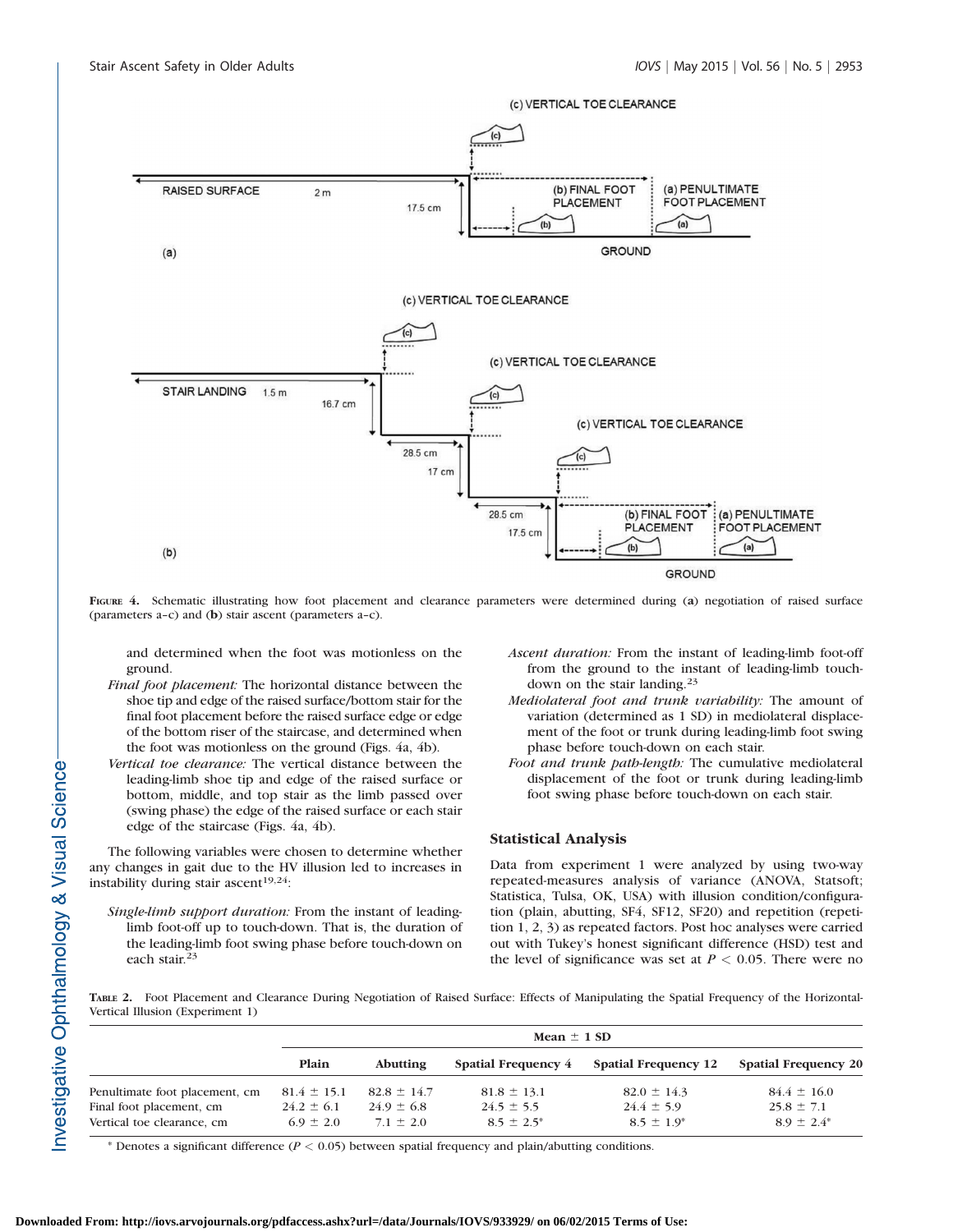|  |  |  | TABLE 3. Gait Parameters During Stair Ascent: Effects of Horizontal-Vertical Illusion When Presented on Specific Stair Riser(s) (Experiment 2) |  |
|--|--|--|------------------------------------------------------------------------------------------------------------------------------------------------|--|
|--|--|--|------------------------------------------------------------------------------------------------------------------------------------------------|--|

|                                | Mean $\pm$ 1 SD          |                       |                 |                 |  |
|--------------------------------|--------------------------|-----------------------|-----------------|-----------------|--|
|                                | Control (i.e., Abutting) | <b>Bottom and Top</b> | <b>Bottom</b>   | <b>Top</b>      |  |
| Foot placement                 |                          |                       |                 |                 |  |
| Penultimate, cm                | $73.4 \pm 12.8$          | $73.1 \pm 11.3$       | $73.2 \pm 12.6$ | $73.7 \pm 11.6$ |  |
| Final, cm                      | $22.3 \pm 5.2$           | $22.0 \pm 5.2$        | $22.0 \pm 5.3$  | $21.8 \pm 4.5$  |  |
| Vertical toe clearance         |                          |                       |                 |                 |  |
| Bottom, cm                     | $6.3 \pm 2.1$            | $7.5 \pm 1.9^*$       | $7.3 \pm 1.6^*$ | $5.8 \pm 1.9$   |  |
| Middle, cm                     | $5.2 \pm 1.4$            | $5.0 \pm 1.4$         | $5.0 \pm 1.3$   | $5.0 \pm 1.4$   |  |
| Top, cm                        | $5.3 \pm 2.0$            | $6.1 \pm 1.9^*$       | $5.3 \pm 1.9$   | $6.3 \pm 1.9^*$ |  |
| Ascent duration, s             | $2.01 \pm 0.29$          | $2.05 \pm 0.29$       | $2.06 \pm 0.29$ | $2.05 \pm 0.30$ |  |
| Single-limb support            |                          |                       |                 |                 |  |
| Ground, s                      | $0.46 \pm 0.05$          | $0.48 \pm 0.05$       | $0.48 \pm 0.06$ | $0.46 \pm 0.06$ |  |
| Bottom, s                      | $0.48 \pm 0.07$          | $0.49 \pm 0.06$       | $0.49 \pm 0.06$ | $0.49 \pm 0.08$ |  |
| Middle, s                      | $0.53 \pm 0.06$          | $0.53 \pm 0.05$       | $0.52 \pm 0.05$ | $0.54 \pm 0.07$ |  |
| Mediolateral foot variability  |                          |                       |                 |                 |  |
| Bottom, cm                     | $0.9 \pm 0.4$            | $1.1 \pm 0.4$         | $1.1 \pm 0.4$   | $1.1 \pm 0.4$   |  |
| Middle, cm                     | $1.2 \pm 0.3$            | $1.1 \pm 0.3$         | $1.1 \pm 0.3$   | $1.3 \pm 0.5$   |  |
| Top, cm                        | $1.1 \pm 0.4$            | $1.0 \pm 0.3$         | $1.1 \pm 0.5$   | $1.2 \pm 0.6$   |  |
| Mediolateral trunk variability |                          |                       |                 |                 |  |
| Bottom, cm                     | $0.6 \pm 0.3$            | $0.6 \pm 0.2$         | $0.7 \pm 0.3$   | $0.6 \pm 0.3$   |  |
| Middle, cm                     | $0.6 \pm 0.2$            | $0.7 \pm 0.3$         | $0.6 \pm 0.3$   | $0.6 \pm 0.3$   |  |
| Top, cm                        | $0.8 \pm 0.2$            | $0.7 \pm 0.3$         | $0.7 \pm 0.2$   | $0.7 \pm 0.3$   |  |
| Foot path-length               |                          |                       |                 |                 |  |
| Bottom, cm                     | $6.7 \pm 2.1$            | $7.5 \pm 2.9$         | $8.0 \pm 3.0$   | $7.2 \pm 2.2$   |  |
| Middle, cm                     | $8.3 \pm 2.1$            | $7.8 \pm 1.9$         | $8.4 \pm 2.1$   | $8.5 \pm 2.8$   |  |
| Top, cm                        | $8.6 \pm 3.1$            | $7.5 \pm 2.3$         | $8.4 \pm 3.7$   | $8.5 \pm 3.6$   |  |
| Trunk path-length              |                          |                       |                 |                 |  |
| Bottom, cm                     | $4.8 \pm 2.3$            | $5.0 \pm 2.2$         | $5.0 \pm 2.1$   | $4.8 \pm 2.3$   |  |
| Middle, cm                     | $4.9 \pm 2.0$            | $5.1 \pm 2.3$         | $4.8 \pm 2.2$   | $5.1 \pm 2.3$   |  |
| Top, cm                        | $6.2 \pm 1.9$            | $6.0 \pm 2.2$         | $5.5 \pm 1.6$   | $6.0 \pm 2.1$   |  |

\* Denotes a significant difference (P < 0.05) between the Horizontal-Vertical illusion stair arrangement and the control condition.

interactions between illusion condition and repetition in experiment 1.

#### **RESULTS**

Data from experiment 2 were analyzed by using a random effects regression model with maximum likelihood estimator, using Stata Release 13.0 (StataCorp LP, College Station, TX, USA). All categorical variables in the model were treated as nominal data. Owing to the exploratory nature of the study, a "type I" error adjustment of the  $\alpha$  level was not deemed necessary and the level of significance was set at  $P < 0.05$ . Factors of interest were incorporated sequentially and their statistical significance was tested by using a likelihood ratio test. Factors with a  $P$  value less than 0.1 were provisionally retained, whereas those above 0.1 were dropped. The final model adopted was the most parsimonious one that was felt to adequately explain the data. The P values quoted in the article are those associated with the specific terms (using likelihood ratio  $\chi^2$  values, LR $\chi^2$ , or the Wald *z*-score) and interactions between the specific terms, in the final regression model, which were as follows:

- 1. Staircase appearance: Fixed factor with four levels: plain (the control condition) and the HV illusion placed in the following configurations: on the top and bottom stair simultaneously, bottom stair, or top stair only;
- 2. Stair number: Fixed factor with three levels (bottom, middle, and top stair); and
- 3. Repetition: Fixed factor with three levels (trials 1, 2, and 3).

The mean  $(\pm 1$  SD) kinematic and temporal measures for each stair condition during negotiation of a raised surface (experiment 1) or during stair ascent (experiment 2) are provided in Tables 2 and 3, respectively.

## Experiment 1: Negotiation of Raised Surface

There were no significant effects of trial repetition across all dependent variables ( $P > 0.05$ ). The HV illusion had no significant effect on penultimate ( $P = 0.083$ ) or final foot placement ( $P = 0.40$ ). The HV illusion had a significant effect on vertical toe clearance (VTC;  $F_{4,40} = 13.74$ ,  $P < 0.001$ ; Table 2). Vertical toe clearance was significantly higher over the surface edge for each HV illusion (SF4, SF12, and SF20) than for plain ( $P < 0.001$ ) or abutting ( $P \le 0.004$ ). No significant differences in VTC were found between the three HV illusion conditions ( $P \ge 0.64$ ), or between plain and abutting conditions ( $P = 0.98$ ). Between-subject variability was reduced for SF12 (SD =  $\pm$ 1.9 cm) compared to SF4 (SD =  $\pm$ 2.5 cm) and SF20 (SD =  $\pm 2.4$  cm).

# Experiment 2: Stair Ascent

Vertical toe clearance data for each staircase appearance are shown in Figure 5 and Table 3. Vertical toe clearance was affected by staircase appearance, but only over the bottom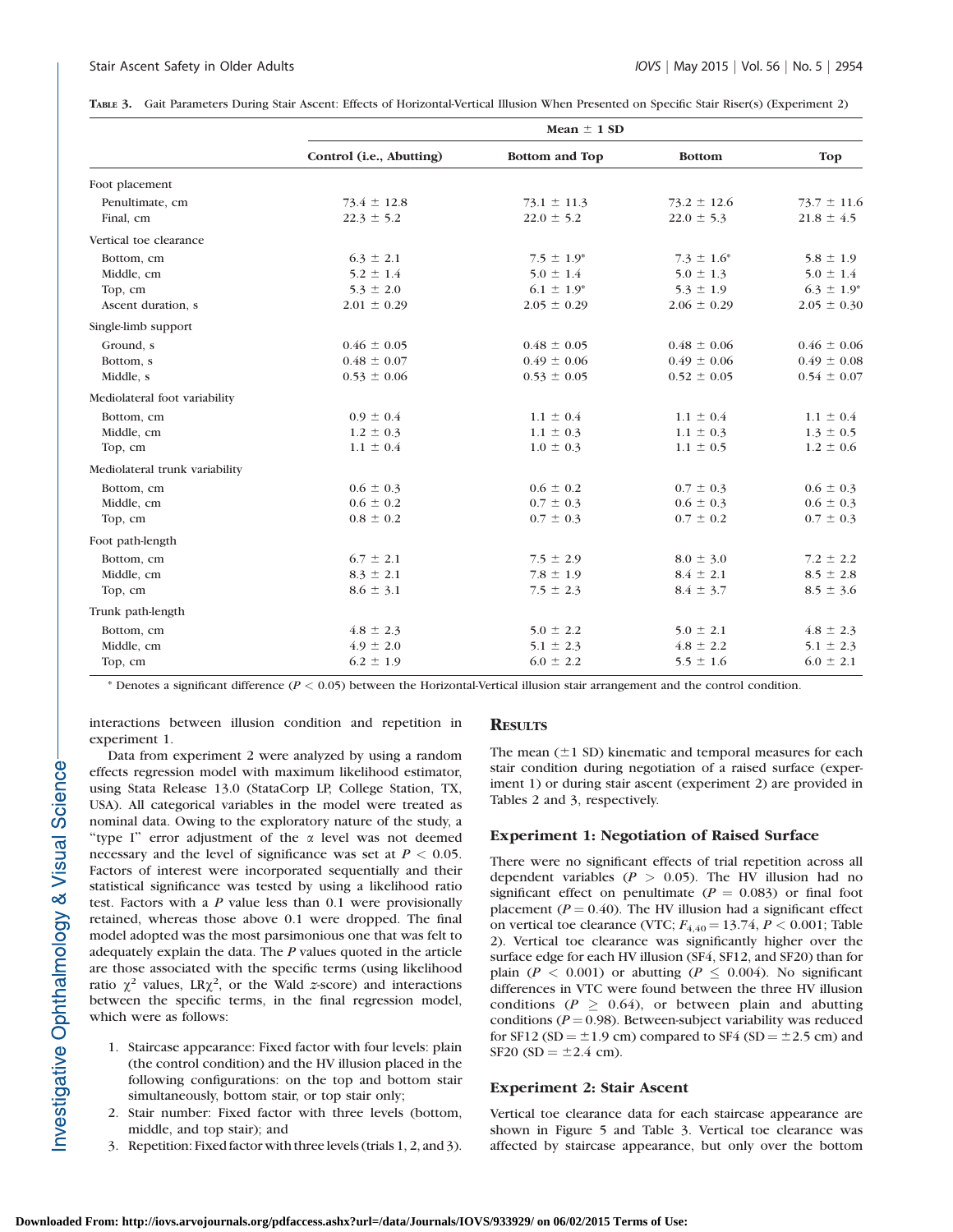

FIGURE 5. Box and whisker plot of vertical toe clearance data for each staircase appearance condition and for each stair (bottom, middle, top). Key: 1, control condition with horizontal high-contrast edge highlighter on tread edge only; 2, illusion on top and bottom stairs; 3, illusion on bottom stair only; 4, illusion on top stair only.

 $(LR\chi^2 = 53.6, df = 3, P < 0.0001)$  and top  $(LR\chi^2 = 41.0, df = 3,$  $P < 0.0001$ ) stairs and not over the middle stair (LR $\chi^2 = 1.4$ , df  $= 3$ ,  $P = 0.71$ ). When going over the bottom stair, VTC increased when the illusion was placed on the bottom stair only  $(z=4.2, P < 0.0001)$ , or when placed on both the top and bottom stair  $(z = 4.9, P < 0.0001)$ , but was similar to the control (but showing a trend to be slightly reduced;  $z = -1.9$ , P  $(0.063)$  when on the top stair only. When going over the top stair, VTC increased when the illusion was placed on the top stair only  $(z = 5.3, P < 0.0001)$ , or when placed on both the top and bottom stair ( $z = 4.2$ ,  $P < 0.0001$ ), but was similar to the control  $(z = -0.1, P = 0.92)$  when on the bottom stair only.

The most parsimonious model for VTC (LR $\chi^2$  = 313.8,  $df$  = 17, P < 0.0001) indicated significant effects of staircase appearance, stair number, and repetition, with significant interaction terms of stair number\*staircase appearance and stair number\*repetition (Table 4). There was no significant staircase appearance\*repetition effect (LR $\chi^2 = 2.1$ ,  $df = 6$ ,  $P = 0.91$ ). Vertical toe clearance was significantly reduced on the middle (by on average 1.75 cm,  $SE = 0.27$  cm;  $z = -6.4$ ,  $P < 0.001$ ) and top (by on average 1.64 cm,  $SE = 0.27$  cm;  $z = -6.0, P < 0.0001$ ) stairs compared to the bottom stair across all conditions (Table 4).

Penultimate and final foot placements were unaffected by staircase appearance or repetition ( $df = 5$ , LR $\chi^2 = 3.1$ ,  $P = 0.68$ ;  $LR\chi^2 = 3.9, P = 0.56$ . All measures of postural stability/control did not change with staircase appearance. Single-limb support  $(LR\chi^2 = 4.0, df = 3, P = 0.26)$ , ascent duration  $(LR\chi^2 = 5.3, df = 1.5$ 3, P = 0.15), mediolateral foot variability (LR $\chi^2$  = 2.7, df = 3, P = 0.44), mediolateral trunk variability (LR $\chi^2 = 0.7$ ,  $df = 3$ , P = 0.86), foot path-length (LR $\chi^2$  = 2.9,  $df$  = 3, P = 0.41), and trunk path-length (LR $\chi^2$  = 2.2,  $df$  = 3, P = 0.53) were unaffected by changes in staircase appearance (Table 3). The variability of VTC is shown in Figure 5. Inspection of the boxplot suggests there was no systematic difference in variation across staircase appearance or stair number. Similarly, inspection of the boxplots for penultimate foot position, final foot position, single-limb support, ascent duration, mediolateral foot or trunk variability, and foot or trunk path-length all showed no systematic difference in variation across staircase appearance or stair number.

# **DISCUSSION**

#### Gait Assessments

Experiment 1: Negotiation of Raised Surface. All three spatial frequencies of the HV illusion resulted in significant increases in VTC compared to when negotiating the raised surface with no illusion positioned on the RS-riser (plain) or when just a high-contrast black edge highlighter was positioned flush with the edge of the tread (abutting). The stripes would be easily seen by virtually all older people, as the resolution required to see the narrowest stripes (at 20 cyc/RSriser) from  $\sim$ 2.5 walking steps was  $\sim$ 1.65 logMAR (Snellen 20/ 900), similar to the level of visual acuity used by the World

TABLE 4. Output From the Random Effects Regression Model With Maximum Likelihood Estimator for the Analysis of Vertical Toe Clearance (VTC)

| VTC_cm                                      | Coefficient | <b>Standard Error</b> | $\boldsymbol{z}$ | P> z  | 95% Confidence Interval, Lower, Upper |
|---------------------------------------------|-------------|-----------------------|------------------|-------|---------------------------------------|
| _Istair_2                                   | $-1.75$     | 0.27                  | $-6.42$          | 0.000 | $-2.28, -1.21$                        |
| _Istair_3                                   | $-1.64$     | 0.27                  | $-6.03$          | 0.000 | $-2.18, -1.11$                        |
| Icondition 2                                | 1.18        | 0.22                  | 5.31             | 0.000 | 0.75, 1.62                            |
| Icondition 3                                | 1.01        | 0.22                  | 4.55             | 0.000 | 0.58, 1.45                            |
| Icondition 4                                | $-0.45$     | 0.22                  | $-2.01$          | 0.044 | $-0.88, -0.01$                        |
| _IstairXcon_2_2                             | $-1.31$     | 0.31                  | $-4.16$          | 0.000 | $-1.93, -0.69$                        |
| _IstairXcon_2_3                             | $-1.20$     | 0.31                  | $-3.80$          | 0.000 | $-1.81, -0.58$                        |
| _IstairXcon_2_4                             | 0.31        | 0.31                  | 0.99             | 0.321 | $-0.31, 0.93$                         |
| _IstairXcon_3_2                             | $-0.37$     | 0.31                  | $-1.17$          | 0.244 | $-0.98, 0.25$                         |
| IstairXcon 3 3                              | $-1.03$     | 0.31                  | $-3.28$          | 0.001 | $-1.65, -0.41$                        |
| IstairXcon 3 4                              | 1.49        | 0.31                  | 4.72             | 0.000 | 0.87, 2.10                            |
| $I$ repetitio $_2$                          | $-1.15$     | 0.19                  | $-5.99$          | 0.000 | $-1.53, -0.78$                        |
| $I$ repetitio $_3$                          | $-1.65$     | 0.19                  | $-8.56$          | 0.000 | $-2.03, -1.27$                        |
| $\text{I}$ steXrep 2_2                      | 0.80        | 0.27                  | 2.94             | 0.003 | 0.27, 1.34                            |
| $\text{\_}$ IsteXrep_2_3                    | 1.06        | 0.27                  | 3.88             | 0.000 | 0.52, 1.59                            |
| $\text{\_}$ IsteXrep $\text{\_}3\text{\_}2$ | 0.93        | 0.27                  | 3.42             | 0.001 | 0.40, 1.46                            |
| $\text{Istekrep}_3$                         | 1.01        | 0.27                  | 3.70             | 0.000 | 0.48, 1.54                            |
| Cons                                        | 7.22        | 0.44                  | 16.53            | 0.000 | 6.37, 8.08                            |

All conditions were compared to stair 1 (bottom stair) condition 1 (control, i.e., abutting) and repetition 1 (the first trial). Stair 2 and stair 3 represent the middle and top stair, respectively. Conditions 2, 3, and 4 represent the HV illusion on the bottom and top stairs (2), the bottom stair only (3), and the top stair only (4). IstairXcon are interactions between stair number and condition. Repetitions 2 and 3 are the second and third trials. IsteXrep are interactions between stair number and repetition.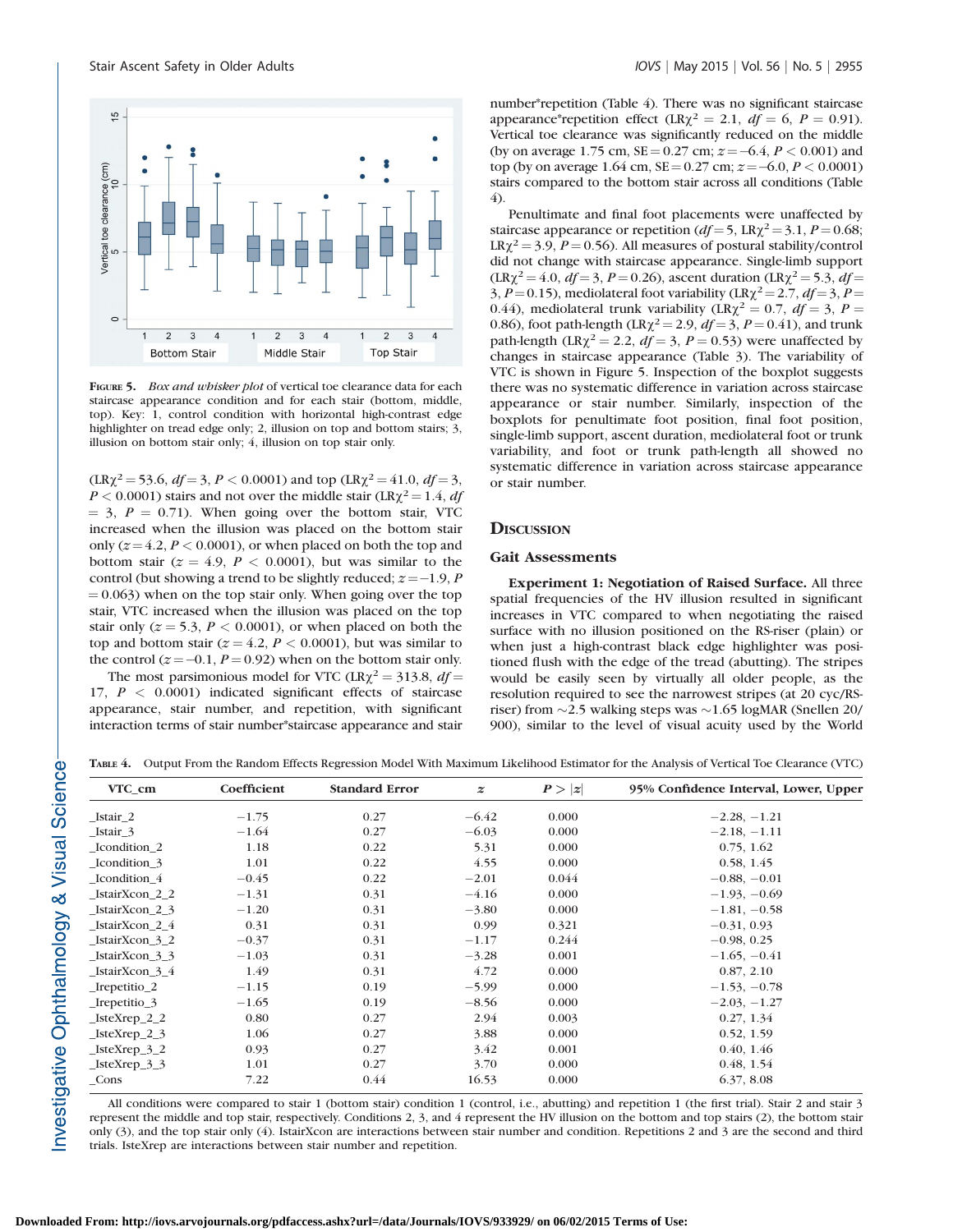Health Organization to define legal blindness (1.40 logMAR, Snellen 20/500). For the spatial frequencies of 4 and 12 cycles per RS-riser, VTC increased by 23% (plain) or 20% (abutting). At the higher spatial frequency of 20 cycles per RS-riser, VTC increased by 29% (plain) or 25% (abutting). There was minimal difference between each spatial frequency in foot clearance/ placement parameters, suggesting any of the three spatial frequencies would be suitable for experiment 2. However, we considered that the intersubject variability was slightly reduced at a spatial frequency of 12 cycles per RS-riser  $(\pm 1.9 \text{ cm})$  in comparison to the lower and higher spatial frequencies ( $\pm$ 2.5) cm and  $\pm 2.4$  cm), which infers slightly more consistency in VTC. We therefore chose 12 cycles per stair riser for the HV illusions used in experiment 2, but suspect that a spatial frequency of 4 or 20 cycles per stair riser would likely have a similar impact on the results of experiment 2.

Experiment 2: Stair Ascent. During stair ascent the positioning of the HV illusion on the bottom or top stair only or bottom and top stair simultaneously led to significant increases in VTC over the pertinent stair edge when compared to a black edge highlighter positioned flush with the edge of the tread (the control condition). The increase in VTC (by approximately 17.5%) with the presence of the HV illusion was similar for the different staircase appearances and similar in magnitude to the results of experiment 1. Although VTC increased over the bottom and top stair edge when the illusion was present on the respective stair, VTC over the middle stair edge did not change for each of the different staircase appearances.

Changes to VTC over the stair edges in response to the arrangement of the HV illusion appear to have not significantly affected other gait parameters. Despite increases in VTC, single-limb support duration and stair ascent duration were consistent across all staircase appearance conditions and there were no significant changes to mediolateral foot or trunk variability or foot or trunk path-length. This suggests that the desired increase in VTC over the pertinent stair edge increases the margin of safety in older adults while having no appreciable destabilizing effects on gait.

Vertical toe clearance was seen to decrease with repetition and became reduced between the bottom stair and the middle stair. However, these repetition/learning effects were not sufficient to cloud the effect of the HV illusion and there were no interaction effects between staircase appearance and repetition, indicating that the repetition effect had no bearing on the main outcome measures of the study.

## Psychophysical Assessments

The results of both psychophysical assessments (see Supplementary Material) carried out before commencement of experiments 1 and 2 indicated that (1) observers perceived the height of the stair riser to be greater when the HV illusion was present, with higher spatial frequencies resulting in higher perceived stair-riser heights, and (2) a 5.5-cm-wide highcontrast black strip placed flush with the leading edge of the tread, in combination with the black and white square-wave gratings placed on the stair riser, produced the largest magnitude of perceived stair-riser height increase. The actual physical increase in toe clearance by participants in experiments 1 and 2 demonstrated that a strong association between action and perception exists for the HV illusion. It is worth mentioning that the near-perfect agreement that we found between illusory visual estimates of stair-riser height and stair ascent behavior is completely at odds with the traditional view that actions are immune to perceptual illusions—a view that has necessitated the proposition of two separate visual streams, one dealing with vision-for-action, the other visionfor-perception.<sup>25</sup> Nevertheless, our findings support an evergrowing body of literature that is critical of this divergent pathway model.<sup>26,27</sup>

# **CONCLUSIONS**

The average increase in VTC across illusion conditions of 1.0 cm represented an average increase of approximately 17.5% compared to the control conditions (6.3 cm, bottom stair; 5.3 cm, top stair). This increase could be considered relatively small, but dangerous levels of foot clearance over raised surfaces and stairs have previously been reported at less than  $0.5$  cm,<sup>8,12</sup> suggesting that changes to VTC in the present study were relatively large in comparison. It is difficult to predict or comment on whether the HV illusion would increase VTC for older adults who are limited by restricted joint range of movement, and this should be considered as a limitation of the current study. Since there was minimal change in toe clearance when an edge highlighter was present (control condition), compared to the plain condition, this indicates that the increases in VTC were due to the presence of the HV illusion rather than simply an increase in stair edge visibility. The design of the HV illusion used in the present study is multifaceted, being ideal for both stair descent and ascent gait safety. A high-contrast edge highlighter placed flush with the edge of a raised surface/stair tread has been shown to lead to safer gait during stair descent,<sup>8</sup> while the present experiments showed that a combination of the edge highlighter on the tread coupled with vertical black and white gratings on the raised surface/stair riser (the HV illusion) increases toe clearance during ascent.

In summary, our results indicate that toe clearance over the raised surface/stair edge increased owing to the presence of a HV illusion on the surface/stair, which could improve gait safety in older adults. Use of such HV illusions may be particularly warranted on curb edges at pedestrian road crossings, on surface level changes within nursing and/or domestic homes, on the top and bottom stair of staircases with a history of trips, or on staircases that have less than ideal dimensions owing to space restrictions or because of building constraints.

# Acknowledgments

Supported by the National Institute for Health Research Public Health Research Programme (NIHR PHR; Project No. 10/3009/06). The views and opinions expressed therein are those of the authors and do not necessarily reflect those of the NIHR PHR Programme or the Department of Health. The authors alone are responsible for the content and writing of the paper.

Disclosure: R.J. Foster, None; D. Whitaker, None; A.J. Scally, None; J.G. Buckley, None; D.B. Elliott, None

## **References**

- 1. Templer J. The Staircase-Studies of Hazards, Falls, and Safer Design. Cambridge: MIT Press; 1992.
- 2. Startzell JK, Owens DA, Mulfinger LM, Cavanagh PR. Stair negotiation in older people: a review. J Am Geriatr Soc. 2000; 48:567–580.
- 3. Roys MS. Serious stair injuries can be prevented by improved stair design. Appl Ergon. 2001;32:135–139.
- 4. Patla AE. Understanding the roles of vision in the control of human locomotion. Gait Posture. 1997;5:54-69.
- 5. Heasley K, Buckley JG, Scally A, Twigg P, Elliott DB. Stepping up to a new level: effects of blurring vision in the elderly. Invest Ophthalmol Vis Sci. 2004;45:2122–2128.